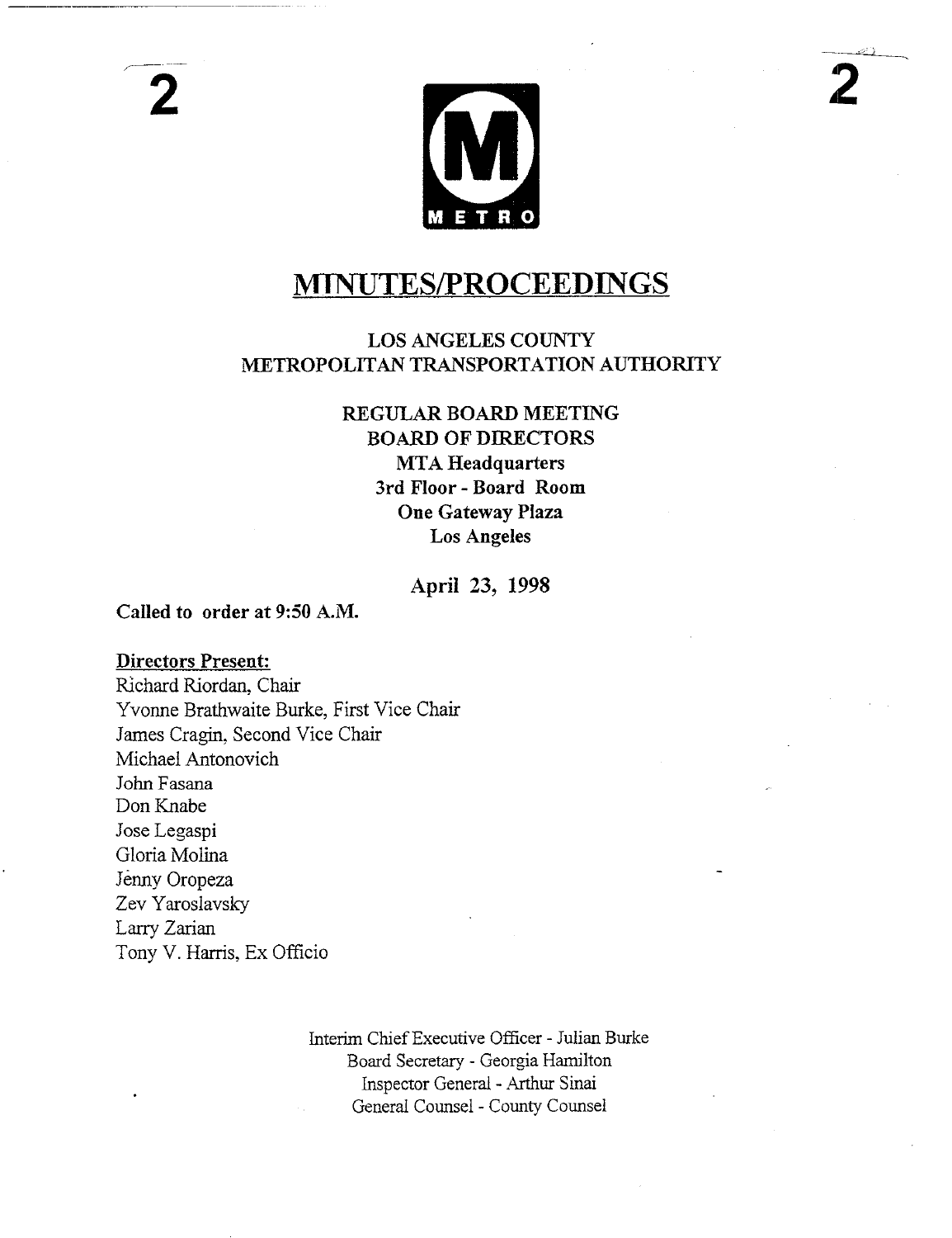NOTE: Members voting are reflected in the attached "RECAP OF PROCEEDINGS" matrix.

APPROVED Consent Calendar Items 9, 12 through 15, 20, 25 through 28, 35,  $1.$ 36 and 38.

Item #33 pulled from Consent Calendar.

NOTED Committee Authority Items 7 and 10.

- ° APPROVED **Minutes** of Regular Board Meeting held March 26, 1998 and Special Board Meeting held April 8, 1998.
- 3. Chief Executive Officer reported on:

A) Restructuring Plan

- B) Consent Decree Load Factor Targets
- 4. Chair's Report NO REPORT.

#### APPROVED UNDER OPERATIONS COMMITTEE AUTHORITY:  $7.$

- A) Award of a contract to Sportworks, Incorporated, Woodinville, Washington, the single responsive, responsible bidder for IFB NO. DR2178 for the purchase of 700 bicycle racks and 700 assist mirrors for the **Metro** Bus fleet, for a total cost of \$370,880 including sales tax. The 700 assist mirrors are an option to the base contract costing \$12,275;
- **B)** Authorizing the CEO to exercise an additional option within six months following contract award for an additional 700 bicycle racks and 700 assist mirrors for a total cost of \$370,880 including sales tax. The total procurement cost if the option is exercised shall not exceed \$741,760.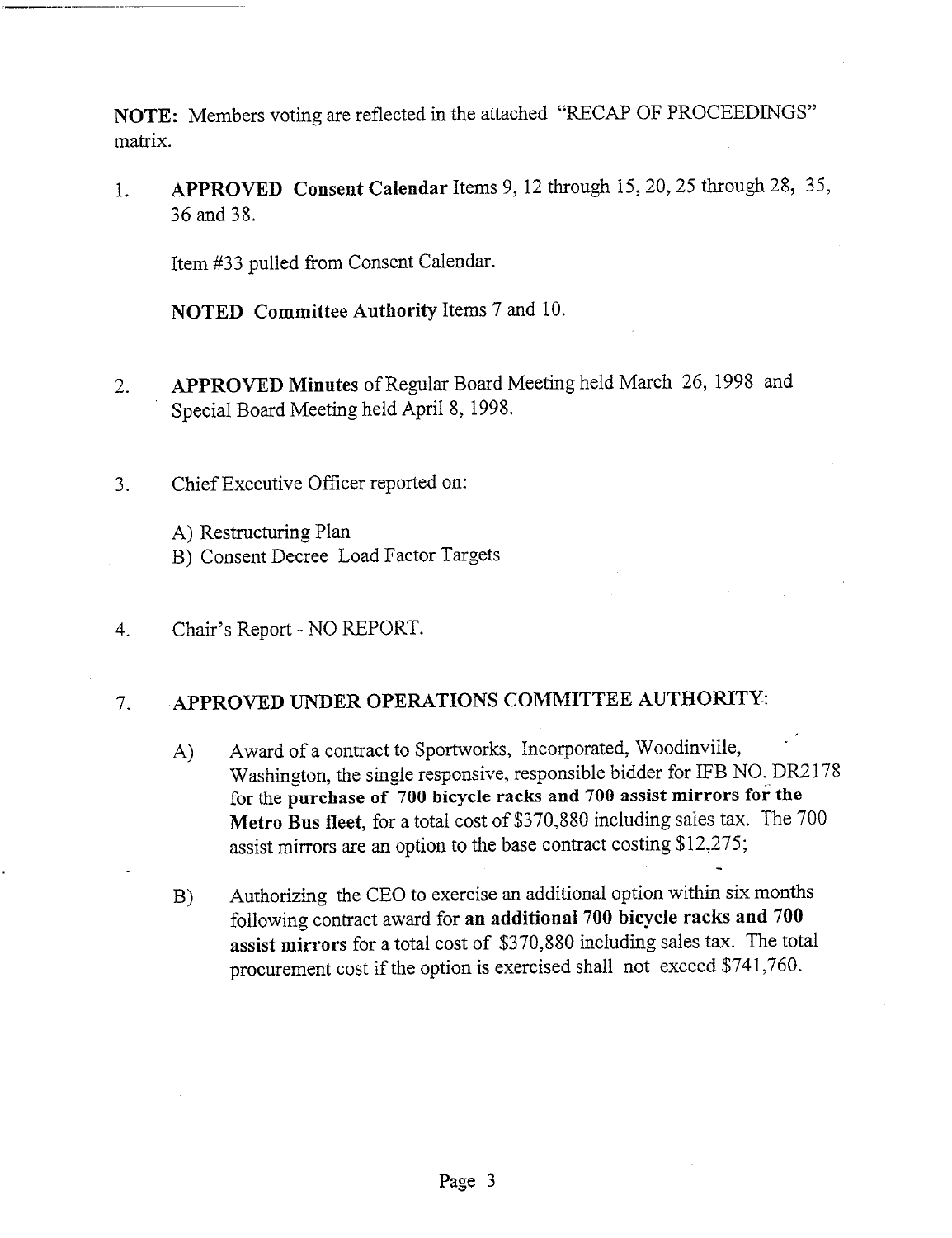## 9. APPROVED ON CONSENT CALENDAR AWARD OF:

- A) a one year contract to Cosby Oil, Santa Fe Springs, CA, for the procurement of bulk Torque Fluid, at a total bid price of \$139,446; and
- **B)** a one year contract to Southern Counties Lubricants, Orange, CA, for the procurement of drum stock Torque Fluid, at a total bid price of \$20,002.

## 10. APPROVED UNDER OPERATIONS COMMITTEE AUTHORITY:

- A) Award of a contract to Electric Motors Sales & Services, Alhambra, CA, the lowest responsive, responsible bidder, to overhaul up to 58 Motor - Alternators for the Metro Blue Line Light Rail Vehicles, for a contract price of \$107,859 and a 10% contingency fund (\$10,785), for repair replacement of items not covered under the contract specifications.
- Authorizing the Chief Executive Officer to exercise the 15 unit option to  $B)$ overhaul the Metro Green Line Motor/Alternators, for a total contract price of \$27,894, subject to available funding and a 10% contingency fund (\$2,789) for repair or replacement of items not covered under the contract specifications.
- 12. APPROVED ON CONSENT CALENDAR the exercise of a one-year option and funding for the following consultants for geotechnical and tunneling consulting services for the period May 1, 1998 through April 30, 1999;
	- A) Dr. Z.D. Eisenstein for an amount not-to-exceed \$174,000;
	- B) Dr. G. R. Martin for an amount not-to-exceed \$48,000; and
	- c) Shannon & Wilson, Inc. (Dr. H. W. Parker) for an amount not-to-exceed \$54,O00;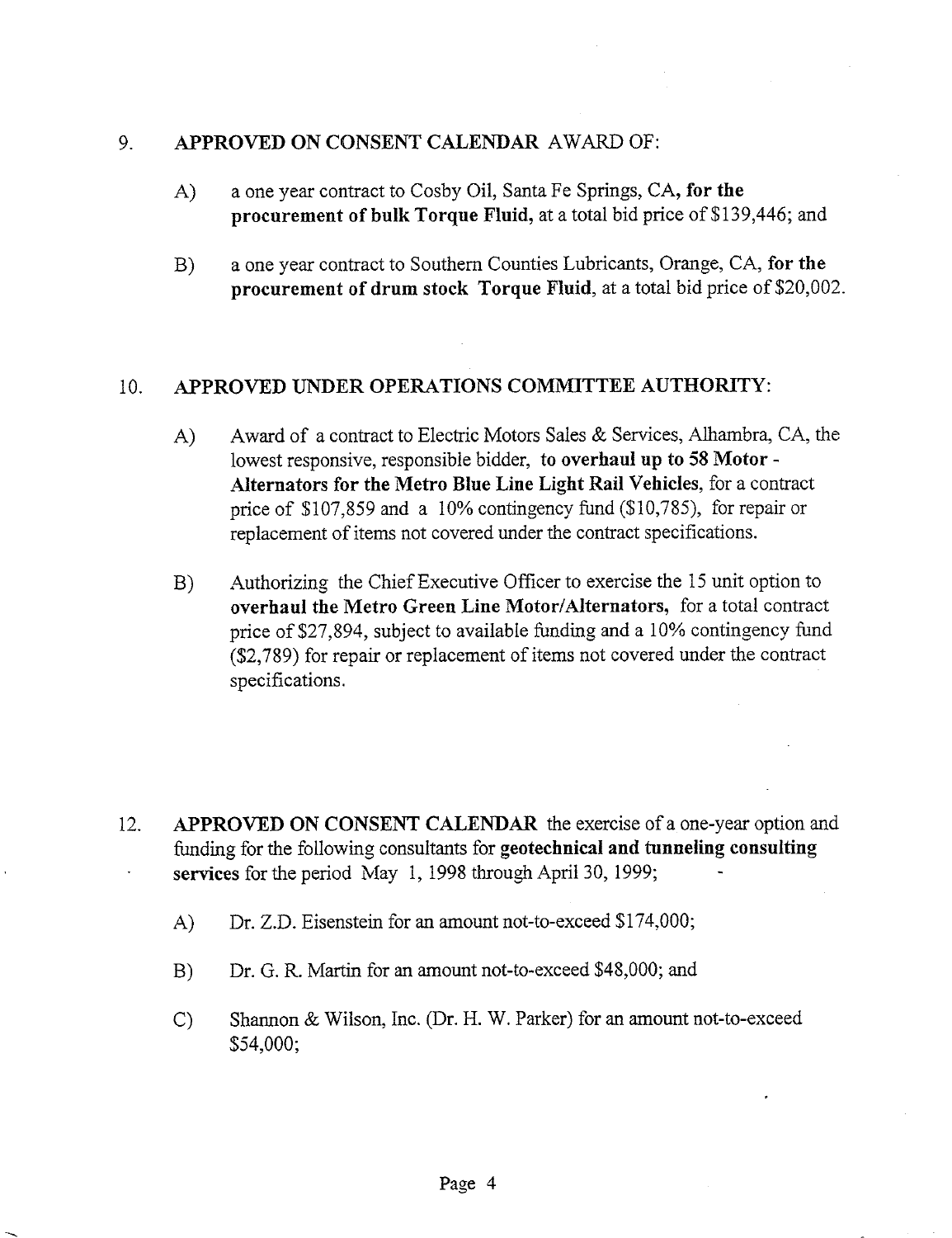13. APPROVED ON CONSENT CALENDAR an increase in the Authorization for Expenditure (AFE) for Contract No. B271 with Kiewit-Shea, J.V., in the amount \$180,483, increasing the current AFE amount from \$44,694,186 to \$44,874,669, **to provide funding for executed changes that are within Board-delegated authority.**

#### 14. APPROVED ON CONSENT CALENDAR:

- A) an increase in the **Project Budget for Contract 3369 Parson-Dillingham** in the amount of \$6,000,000;
- **B)** a transfer to the Professional Services **(Construction Management) Line Item** in the amount of \$6,000,000;
- C) an increase in the Authorization for Expenditure (AFE) of \$6,000,000;
- **D)** a Limited Notice-to-Proceed in an amount not-to-exceed \$6,000,000, **for continuance of Construction Management in support of Metro Red Line, Vermont/Hollywood Corridor (Segment 2B).**

Conflict: Antonovich, Molina, Riordan

#### 15. APPROVED ON CONSENT CALENDAR:

- A) Award of Contract H0122 to Cohu, Inc., San Diego, in the amount of \$514,352 for a **Closed Circuit Television System on the Metro Red Line,** North Hollywood Extension, Segment 3; and
- **B)** Contract Authorization for Expenditure (AFE) of \$565,787, which includes a contingency of \$51,435 for any potential changes.
- 16. **APPROVED the sale of certain interests in the following properties to the** State of California, Department of Transportation (Caltrans), for the amount \$304,900 plus accumulated interest;
	- A) Northwest and Southwest comers of Aviation Boulevard and Imperial Highway;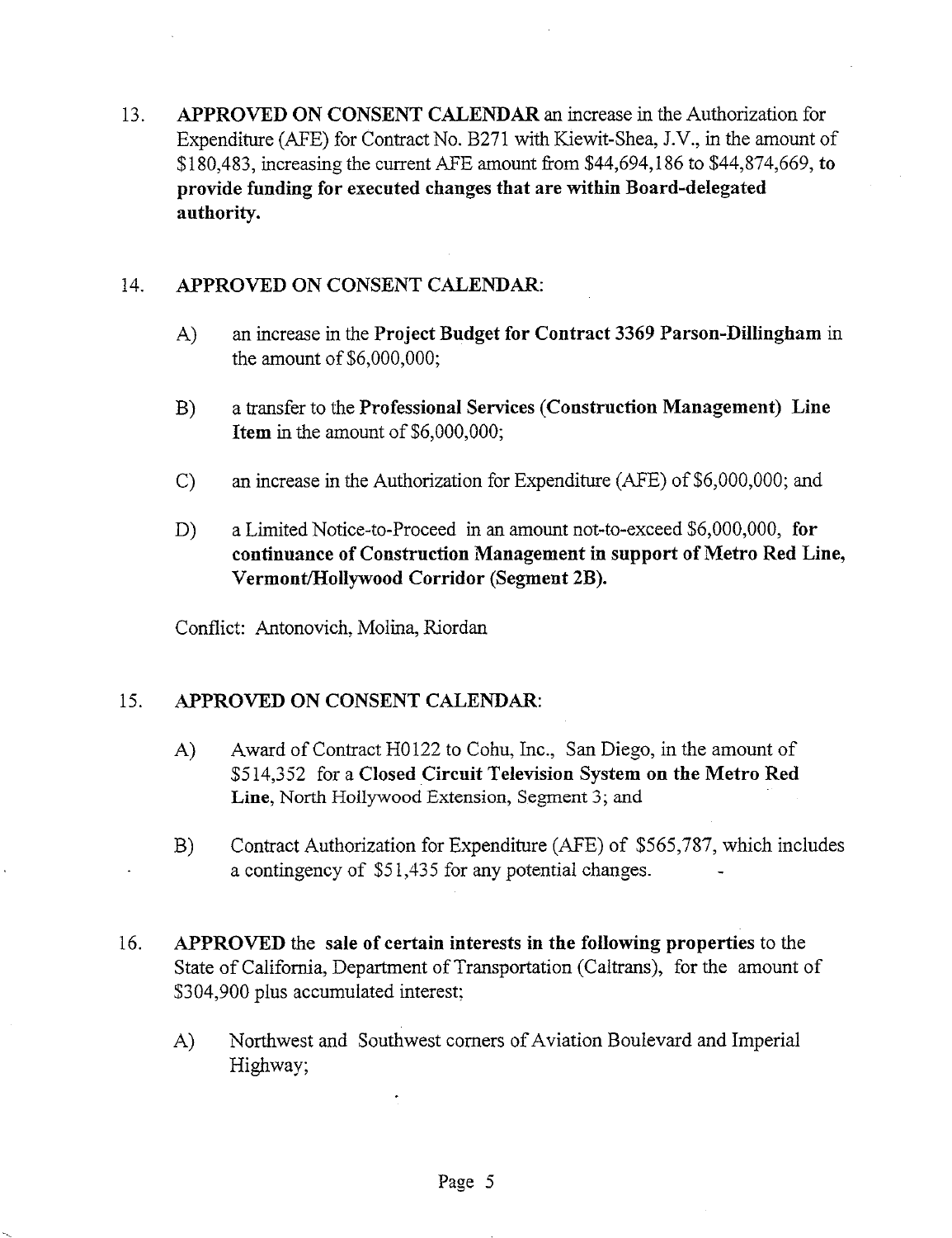- **B)** Southeast and Southwest corners of Exposition Boulevard and Flower Drive.
- 17. **CLOSED SESSION** Conference with Real Property Negotiators concerning price and/or terms of payment - G.C. 54956.8.
	- A) Los Angeles County Flood Control District Parcel AS-071 Long Beach Blue Line Project

APPROVED just compensation of \$162,680

**B)** Mendoza Liquor & Grocery Parcel EE-283 2530 Cesar Chavez Ave. Los Angeles Metro Red Line East Side Extension Project

APPROVED administrative settlement of \$200,000

- 18. CLOSED SESSION Conference with Legal Counsel Existing Litigation -G.C. 54956.9 (a)
	- A) Green Line Parcel AS-504 MTA v. Continental Development

APPROVED litigation settlement of \$420,000

## 20. APPROVED ON CONSENT CALENDAR the following actions on State Bills:

AB 1702 (Figueroa) - Seeks to establish a tax credit for employers who purchase subsidized public transit passes for their employees in an amount equal to 40 per cent of their costs, SUPPORT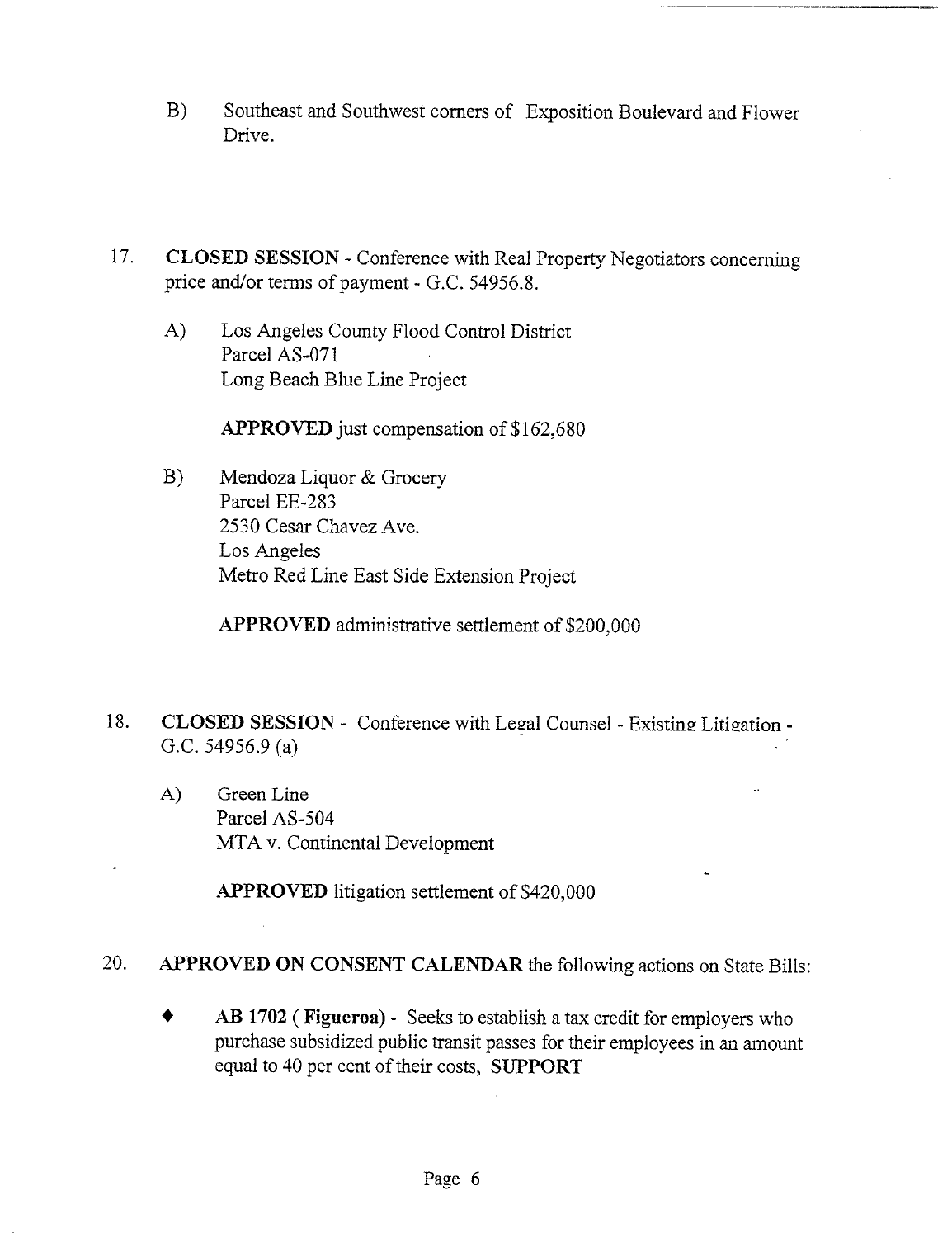- AB 2035 (Cardenas) Transportation: soundwalls: funding. Includes provisions for retrofitting soundwalls on the list established by Caltrans on May 3, 1989, SUPPORT with Amendments; and
- AB 2044 (Goldsmith) Design-Build Procurement Act. Authorizes public entities to contract and procure facilities, including buildings, structures and related facilities, SUPPORT.
- AB 1759 (Runner) Requires that at least 50 percent of available state transportation funding for Los Angeles County be allocated to the cities and county on a per capita basis -AMENDED 4/13/98 - SUPPORT

## 21. CLOSED SESSION -Personnel Matters - G.C. 54957 -

APPOINTED Mr. Julian Burke as permanent Chief Executive Officer for a term of 2 years.

25. APPROVED ON CONSENT CALENDAR a resolution designating the Chief Executive Officer, Executive Officer-Finance, and Deputy Executive Officer - Capital Development and Programming of the Los Angeles County Metropolitan Transportation Authority as certifying agents for filing all necessary documents to obtain federal and state relief funds pursuant to the Robert T. Stafford Disaster Relief and Emergency Assistance Act (Public Law 93-288).

## 26. APPROVED ON CONSENT CALENDAR:

- a Resolution declaring that additional 1998 STIP funds for the Metro Rail  $A)$ Red Line Hollywood Extension are being used consistent with the 1998 STIP Guidelines; and
- $B)$ Authorized the Chairman to sign and forward the Resolution to the California Transportation Commission (CTC) as a part of the Los Angeles County 1998 STIP submittal.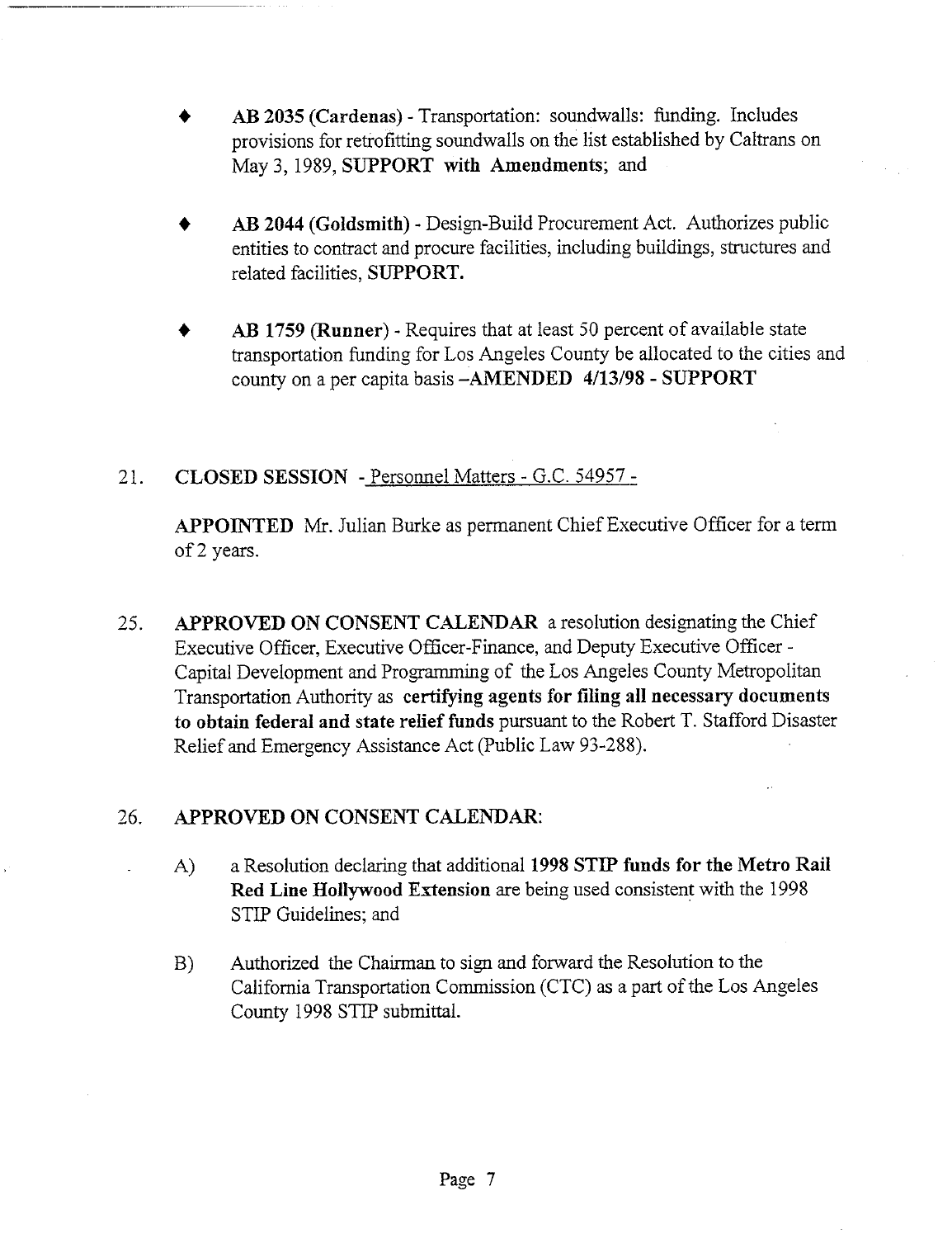## 27. APPROVED ON CONSENT CALENDAR:

- A) the Federal Transit Administration (FTA) Section 5310 local scores **for** L.A. County Projects and AUTHORIZED staffto include the applications recommended for funding in the 1996-97 Regional Transportation Improvement Program (RTIP); and
- $B)$ execution and transmittal of **Resolution and scoring recommendations** to Caltrans.
- 28. APPROVED ON CONSENT CALENDAR additional expenditures for the 1-405 HOV project awarded to Ball, Ball and Brosamer, Incorporated General Engineering Contractors, (Contract #07-116874) in the amount not to exceed \$2.55 million for the following items:
	- A) Contract item overruns estimated to be \$950,000
	- B) Major design changes estimated to be \$800,000
	- C) Settlement of potential claims not to exceed \$800,000

Conflict: Molina

30. APPROVED ZARIAN MOTION PRESENTED BY DIRECTOR FASANA, AMENDED BY DIRECTOR BERNSON to request the CEO to investigate the performance, safety, and reliability of ALL contracted bus lines and report back to the full Board in 60 days on the status of safety., performance, reliability and customer service and recommendations for improving contracted bus services as well as implementing a bus Performance Standards policy.

#### 31. APPROVE:

- deletion of the Kaiser entrance from B261 from B261 Vermont/sunset  $A-$ Station and rejection of all bids for Contract B263, Kaiser Entrance; and
- Authorizing staff to negotiate and execute a change order to Contract B261  $B -$ Vermont/sunset Station with Tutor Saliba Perini JV for the construction of a ventilation exhaust shaft subject to a legal merit determination and audit within a total budget of \$4.1 million.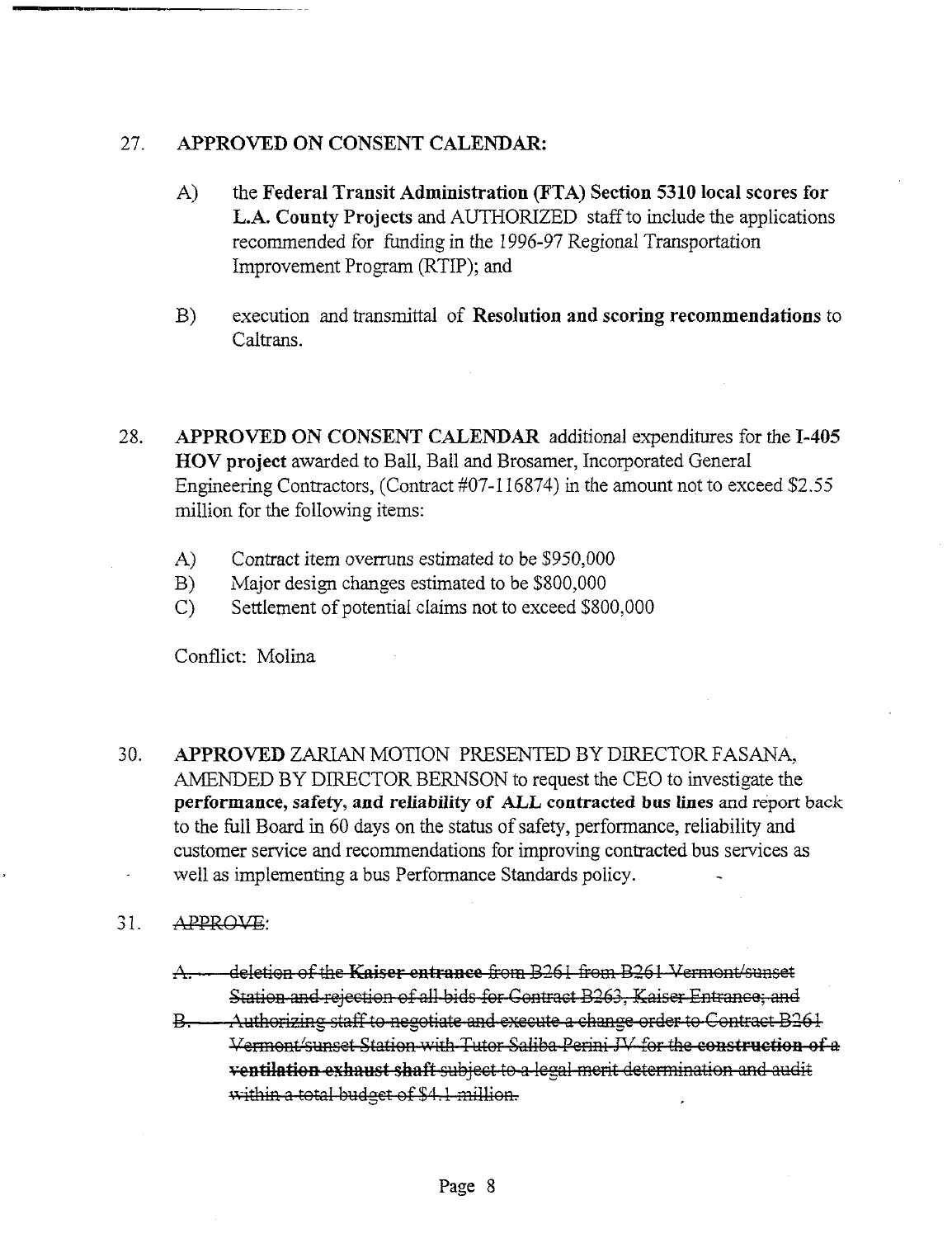## APPROVED YAROSLAVSKY SUBSTITUTE MOTION :

- 1) Direct staff to negotiate a change order with Tutor Saliba Perini, the B261 Vermont/Sunset station contractor, within both the construction budget and the overall project budget of \$13.2 million.
- $2)$ Execute an agreement with Kaiser Foundation Hospitals by May 11,1998 to fully fund the remaining shortfall in the project budget in the amount of \$4.9 million plus demolition costs of \$493,000.
- 3) MTA's contribution to this project will not exceed the \$7.9 million approved by the Board in 1994.
- 4) MTA staff will work to contain all 'soft costs", including design and engineering, for this project.
- 5) Increase the contract AFE appropriately if negotiations with Tutor Saliba Perini are successful.
- 6) Should this alternative fail to produce a successfully negotiated change order with the contractor within the approved budget or if Kaiser fails to cover the remaining shortfall, CEO would be authorized to move forward with the deletion of the Kaiser entrance and proceed with the alternative ventilation shaft in order to meet the project schedule.

Approved on a roll call vote:

| Ayes:    | Burke, Cragin, Fasana, Knabe, Legaspi, Oropeza, Yaroslavsky, Zarian |  |
|----------|---------------------------------------------------------------------|--|
| Noes:    | None                                                                |  |
| Abstain: | Antonovich, Molina, Riordan (Conflicts)                             |  |
| Absent:  | Alatorre, Bernson                                                   |  |

## **32. APPROVED:**

- $A)$ Time and Material Work Order 117.01 with Kajima/Ray Wilson, JV C0351, for a total amount not to exceed \$350,000 for a revised total contract amount from *\$66,041,944* to \$66,241,944 (\$150,000 was obligated as Work Authorization Change Notice 117.00);
- B) an increase to the Authorization for Expenditure (AFE) in the amount \$350,000 for a total revised AFE amount from \$70,951,351 to \$71,151,351; and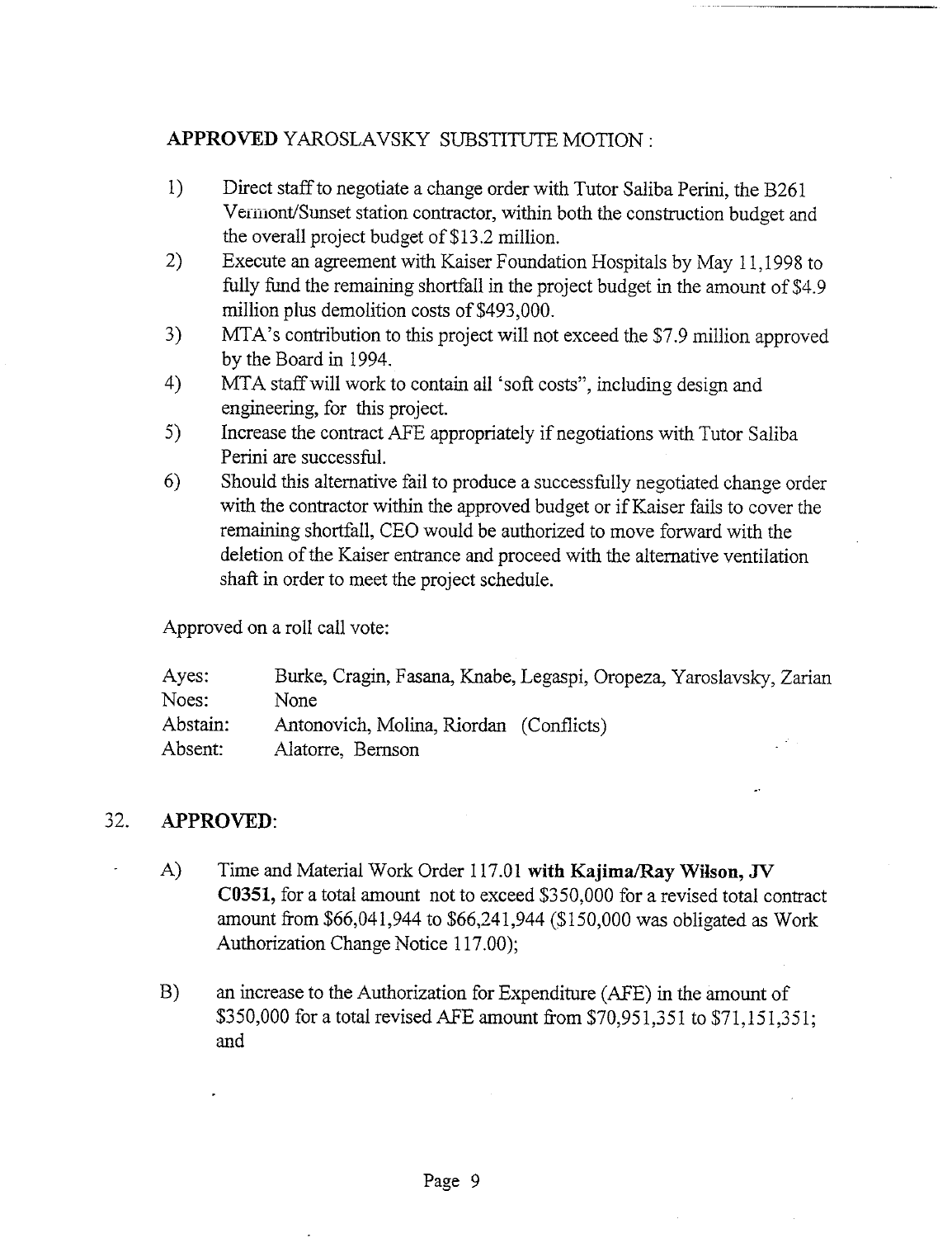c) execution of a subsequent negotiated Change Order if it is within the amount approved above for the Change Notice.

Approved on a roll call vote:

Ayes: Noes: Abstain; Absent: Antonovich, Burke, Cragin, Fasana, Knabe, Oropeza, Riordon, Zarian None Legaspi, Molina, Yaroslavsky (Conflicts) Alatorre, Bemson

- 33. APPROVED AS AMENDED an increase in the Authorization for Expenditure (AFE) to Contract No. PM021 with Fluor Daniel, Inc. for Project **Management Assistance (PMA) Services for:**
	- A. Metro Red Line Segment 1 Transit Enhancements, in the amount of \$92,000, for a revised total AFE of \$342,000;
	- B. Metro Red Line Segment 2, in the amount of \$150,000 for a revised total AFE of \$1,530,000;
	- C. Metro Red Line Segment 3 North Hollywood, in the amount of \$310,000, for a revised total AFE of  $$1,110,000;$
	- D. Pasadena Blue Line, in the amount of \$32,000, for a revised total AFE of \$832,000; and
	- E. **Deobligation of \$1,096,917 of unexpended AFE for the Red Line Segment 3 East Side.**

Approved on a roll call vote:

Ayes: Noes: Abstain: Absent: Burke, Fasana, Knabe, Legaspi, Oropeza, Yaroslavsky, Zarian None Antonovich, Molina, Riordan (Conflicts) Alatorre, Bemson, Cragin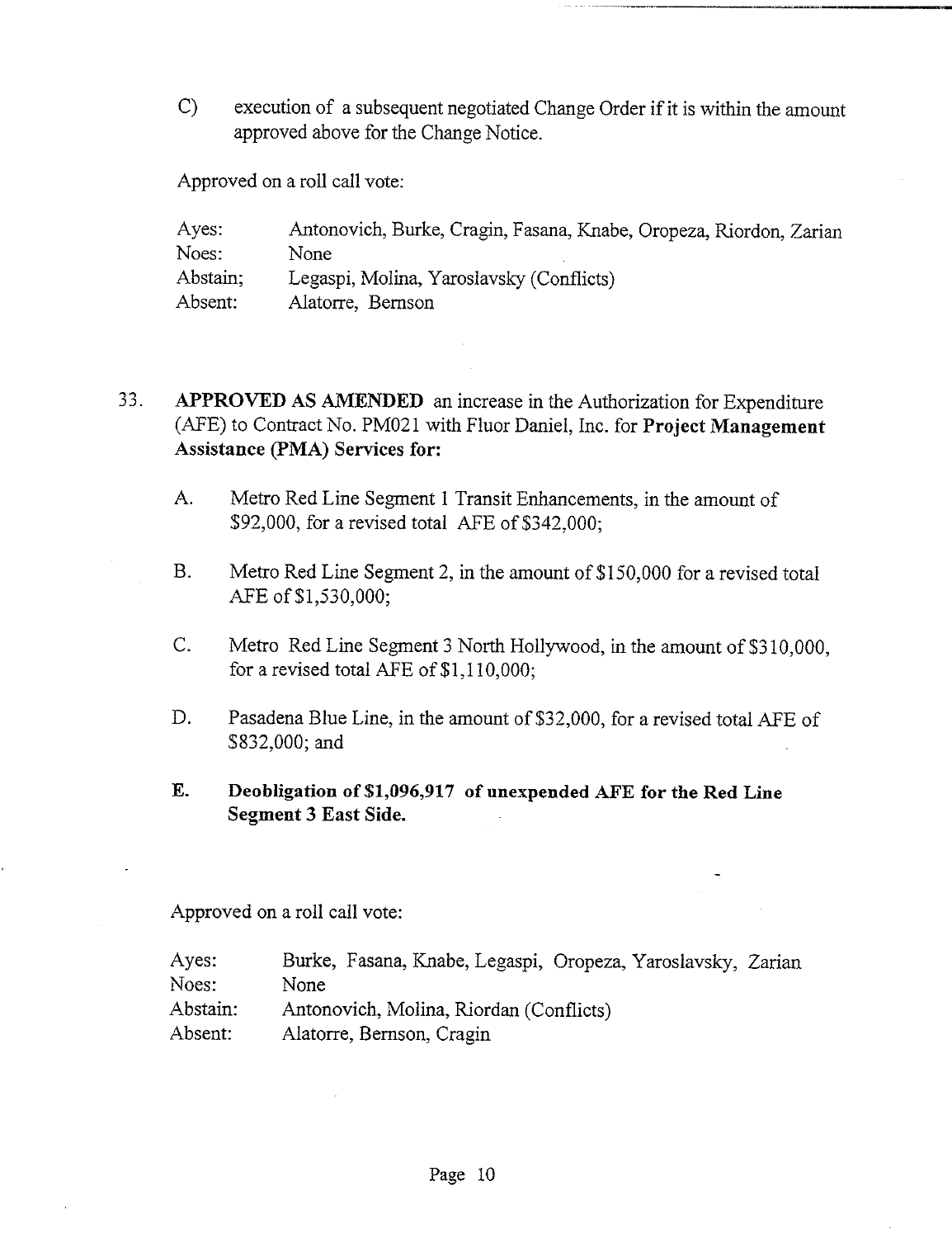#### **34. AUTHORIZED:**

- Adoption of a resolution, for the competitive sale of up to \$25 million in  $A<sub>1</sub>$ bonds secured by the City of Los Angeles' (City) share of the Local Return portion of the Prop C through a new lien (Master Trust Agreement) separate from the MTA's existing Prop C lien structure;
- B. the Chief Executive Officer or designees to:
	- 1) Execute all required documents
	- 2) Select the providers of any required services
	- 3) Negotiate associated fees
- C. the Chief Executive Officer or designees to enter into a memorandum of understanding with the City in accordance with the following guidelines:
	- l) MTA will lend the City up to \$25 million to be used for the purchase of DASH buses and shuttles.
	- 2) The City will repay the MTA by pledging the City's share of Prop C Local Return.
	- ?) The City will reimburse MTA for any and all costs incurred in the issuance and administration of these bonds.
	- 4) The City will indemnify the MTA against all other possible expenses, liabilities or required actions resulting from the outstanding bonds that would not otherwise have been incurred by the MTA.
- 35. APPROVED ON CONSENT CALENDAR BURKE MOTION that the MTA hereby re-designate and name the Imperial/Wilmington Station, and that henceforth that station shall be called the Rosa Parks Station.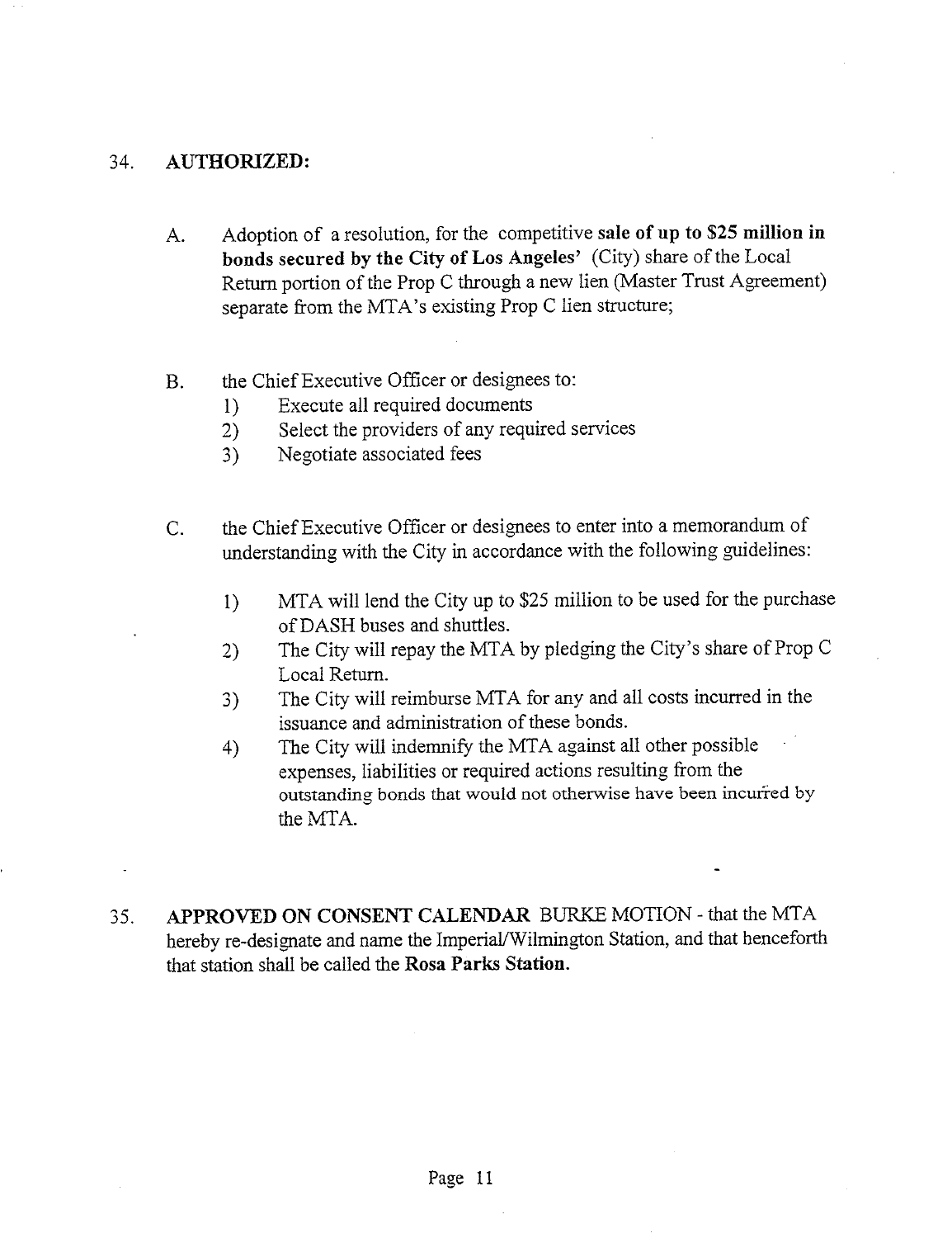- 36. **CLOSED SESSION** Conference with Legal Counsel Existing Litigation G.C. 54956.9 (a)
	- A) Ates v. MTA, LA Superior Court, Case No. NC018489

APPROVED settlement of \$200,000

B) Moreno v. *MTA, LA* Superior Court No. BC164533

APPROVED settlement of \$400,000

C) Bienvendia Suarez, WCAB Case No. MON01977699

APPROVED settlement of \$140,000

## 38. APPROVED ON CONSENT CALENDAR SUPPORT OF State Bill SB 2036.

#### 39. APPROVED:

- A) Change Order No. 54 for change Notice 125.00 to Contract C0351, Kajima/Ray Wilson, JV, for bilateral/settlement for additional reinforcing steel, in the amount of \$1,013,093, for a revised total contract of \$67,077,537;
- an increase to the Authorization for Expenditure in the amount of "  $B)$ \$1,013,093 for a revised total AFE in the amount of \$71,964,444; and
- c) execution of subsequent negotiated Change Order, if it is within the amount approved under the above Change Notice.

Approved on a roll call vote:

| Aves:    | Burke, Cragin, Fasana, Knabe, Oropeza, Riordan, and Zarian |
|----------|------------------------------------------------------------|
| Noes:    | None                                                       |
| Abstain: | Legaspi, Molina, Yaroslavksy (Conflicts)                   |
| Absent:  | Alatorre, Antonovich, Bernson                              |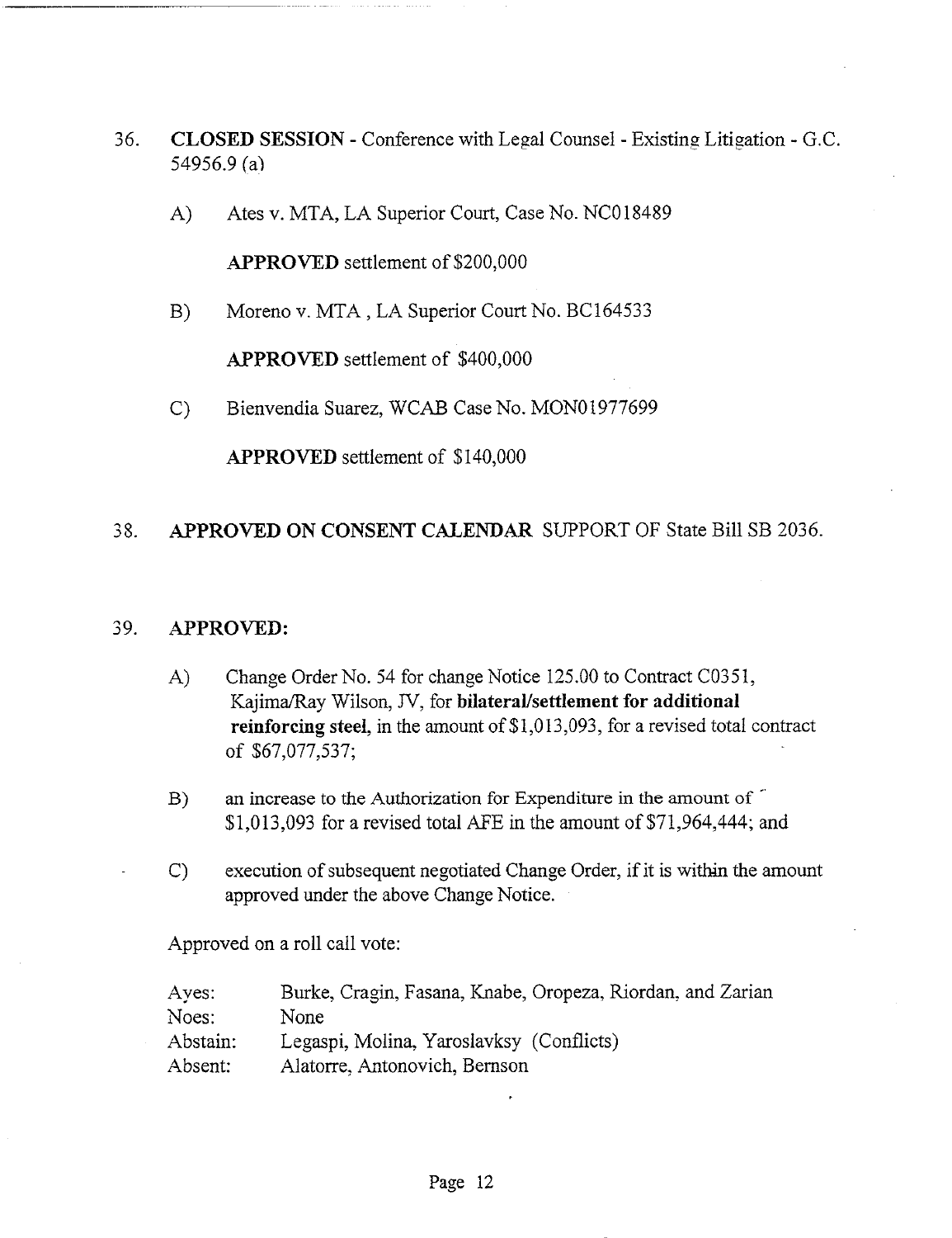40. APPROVED Change Order No. 78 to Contract No. B281T with Kajima/Ray Wilson, JV, for backfilling of **the Barnsdall shaft** which is part of the Hollywood tunnel completion work on the Metro Red Line, Vermont/Hollywood Corridor in the amount of \$670,000 increasing the total contract value to \$48,306,082.

Conflict: Legaspi, Yaroslavsky

41. APPROVED Change Order No. 19 to Contract Work Order No. 4 to Contract No. E0070 with Engineering Management Consultant to incorporate Consultant Change Notice No. 618.01 for **additional design services for the Metro** Red **Line, North Hollywood Corridor,** in an amount not to exceed \$250,000, increasing the total CWO value to \$75,922,686.

Approved on a roll call vote:

| Ayes:    | Cragin, Fasana, Knabe*, Legaspi, Oropeza, Riordan*, Zarian |
|----------|------------------------------------------------------------|
| Noes:    | None                                                       |
| Abstain: | Burke, Mollina, Yaroslavsky (Conflicts)                    |
| Absent:  | Alatorre, Antonovich, Bernson                              |

\*Selected in accordance with Rule of Necessity provision that allows for establishment of a quorum by drawing names of conflicted Directors.

42. NO ACTION TAKEN - INCREASE the Authorization for Expenditure in the amount of \$70,000 for Contract Work Order No. 54 of Contract No. E0070 with Engineering Management Consultant, to provide design services **during construction for the Red Line Maintenance of Way (MOW) Facility.**

FAHED on the following roll call vote:

| Ayes:    | Burke*, Cragin, Fasana, Legaspi, Oropeza, Zarian          |
|----------|-----------------------------------------------------------|
| Noes:    | None                                                      |
| Abstain: | Knabe, Riordan, Yaroslavsky (Conflicts); Molina*(Abstain) |
| Absent:  | Alatorre, Antonovich, Bernson                             |

\*Selected in accordance with Rule of Necessity provision that allows for establishment of a quorum by drawing names of conflicted Directors.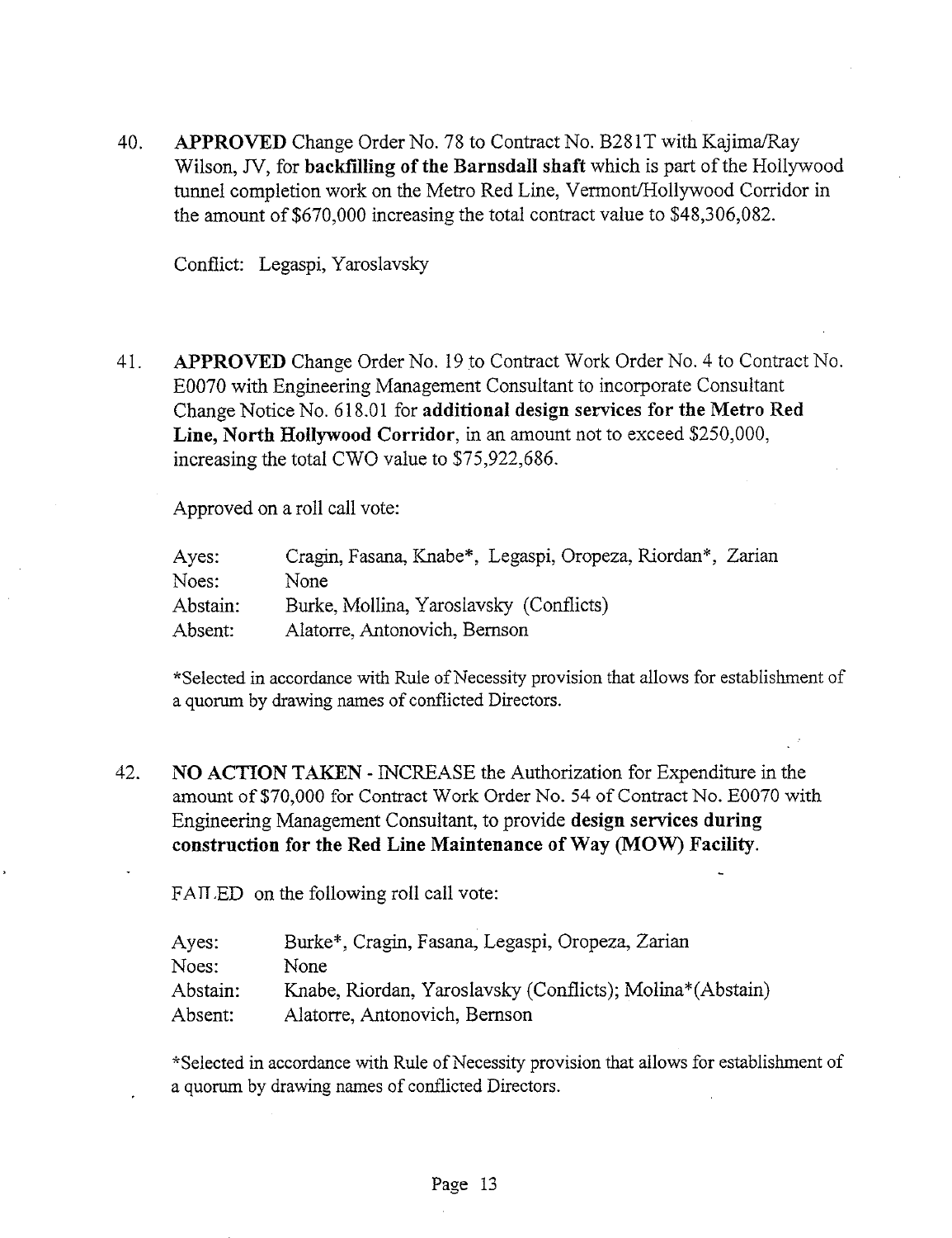#### 43. APPROVED:

- Amendment No. 1 to Contract Work Order No. 60 to Contract E0070 with A. Engineering Management Consultant for **project management,** project **administration and project control services for the** North Hollywood Corridor in the amount of \$1,995,137, which increases the total CWO value from \$25,000 to \$2,020,137;
- award of Contract Work Order No. 61 for design support during **B. construction** services in the amount of \$9,063,093; and
- an increase to the Authorization for Expenditure in the amount of  $C_{\cdot}$ \$12,258,230 for a revised total AFE from \$79,614,760 to \$91,872,990.

Approved on a roll call vote:

| Ayes:    | Burke*, Cragin, Fasana, Legaspi, Oropeza, Yaroslavsky*, Zarian |
|----------|----------------------------------------------------------------|
| Noes:    | None                                                           |
| Abstain: | Knabe, Molina, Riordan (Conflicts)                             |
| Absent:  | Alatorre, Antonovich, Bernson                                  |

~Selected in accordance with Rule of Necessity provision that allows for establishment of a quorum by drawing names of conflicted Directors.

- 44. NO ACTION TAKEN Status Report on implementing steps to address recommendations and action items in the Inspector General's **Management Report on Status of Internal Controls at the MTA.**
- 45. APPROVED MOLINA MOTION that the MTA suspend any further demolition of buildings related to the Metro Red Line Eastside Extension for the next 60 days. During this time, staff is directed to provide ongoing maintenance and security of these buildings, evaluate the condition of the buildings, and determine the feasibility of rehabilitating these buildings. Staffwill report their findings to the Board of Directors in 60 days, and the Board will determine whether or not demolition of these buildings should proceed.